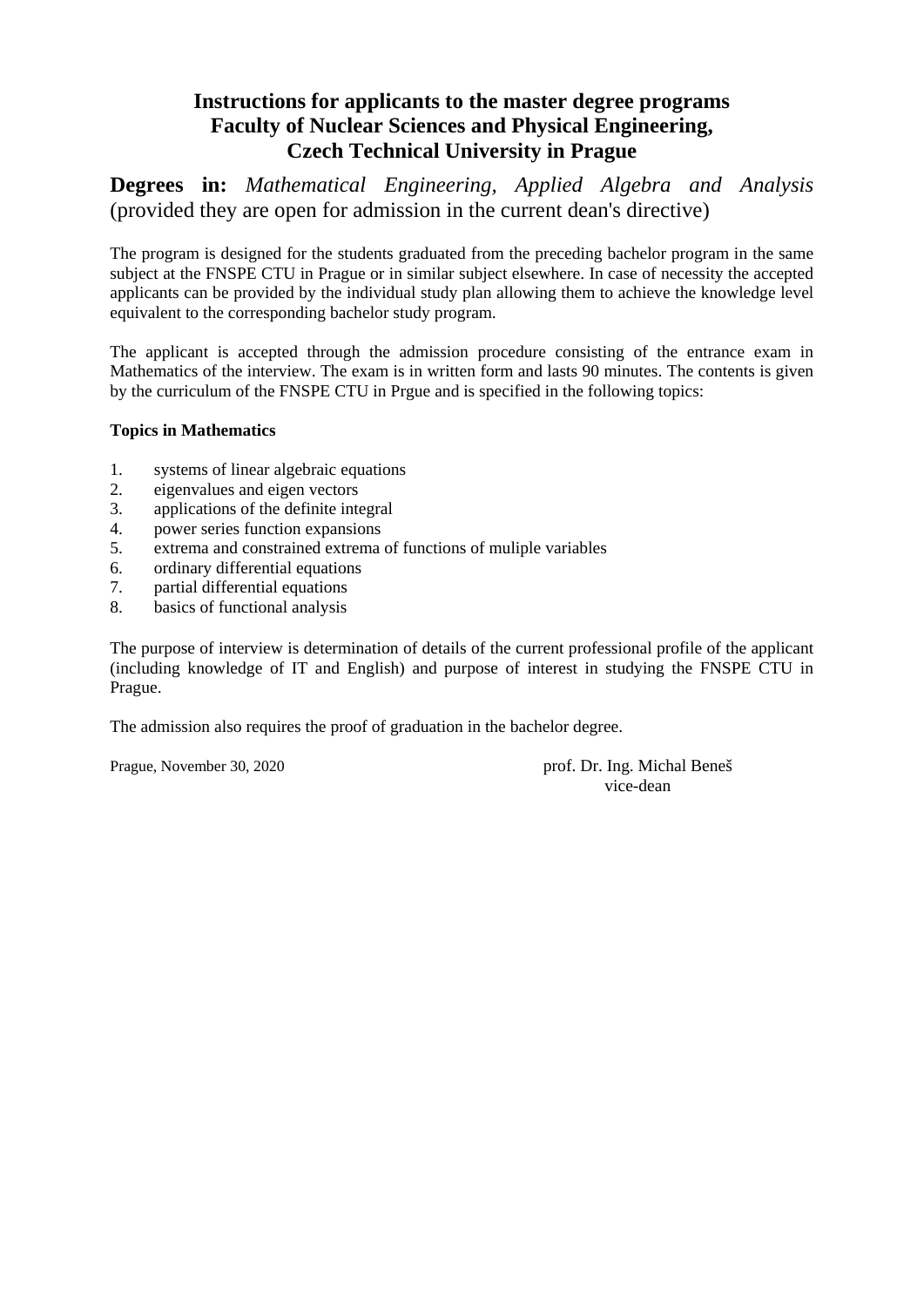**Degrees in:** *Applied Mathematical – Stochastic Methods* (provided they are open for admission in the current dean's directive)

The program is designed for the students graduated from the preceding bachelor program in the same subject at the FNSPE CTU in Prague or in similar subject elsewhere. In case of necessity the accepted applicants can be provided by the individual study plan allowing them to achieve the knowledge level equivalent to the corresponding bachelor study program.

The applicant is accepted through the admission procedure consisting of the entrance exam in Mathematics of the interview. The exam is in written form and lasts 90 minutes. The contents is given by the curriculum of the FNSPE CTU in Prgue and is specified in the following topics:

### **Topics in Mathematics**

- 1. systems of linear algebraic equations
- 2. eigenvalues and eigen vectors
- 3. applications of the definite integral
- 4. power series function expansions
- 5. extrema and constrained extrema of functions of muliple variables
- 6. ordinary differential equations
- 7. probability and mathematical statistics

The purpose of interview is determination of details of the current professional profile of the applicant (including knowledge of IT and English) and purpose of interest in studying the FNSPE CTU in Prague.

The admission also requires the proof of graduation in the bachelor degree.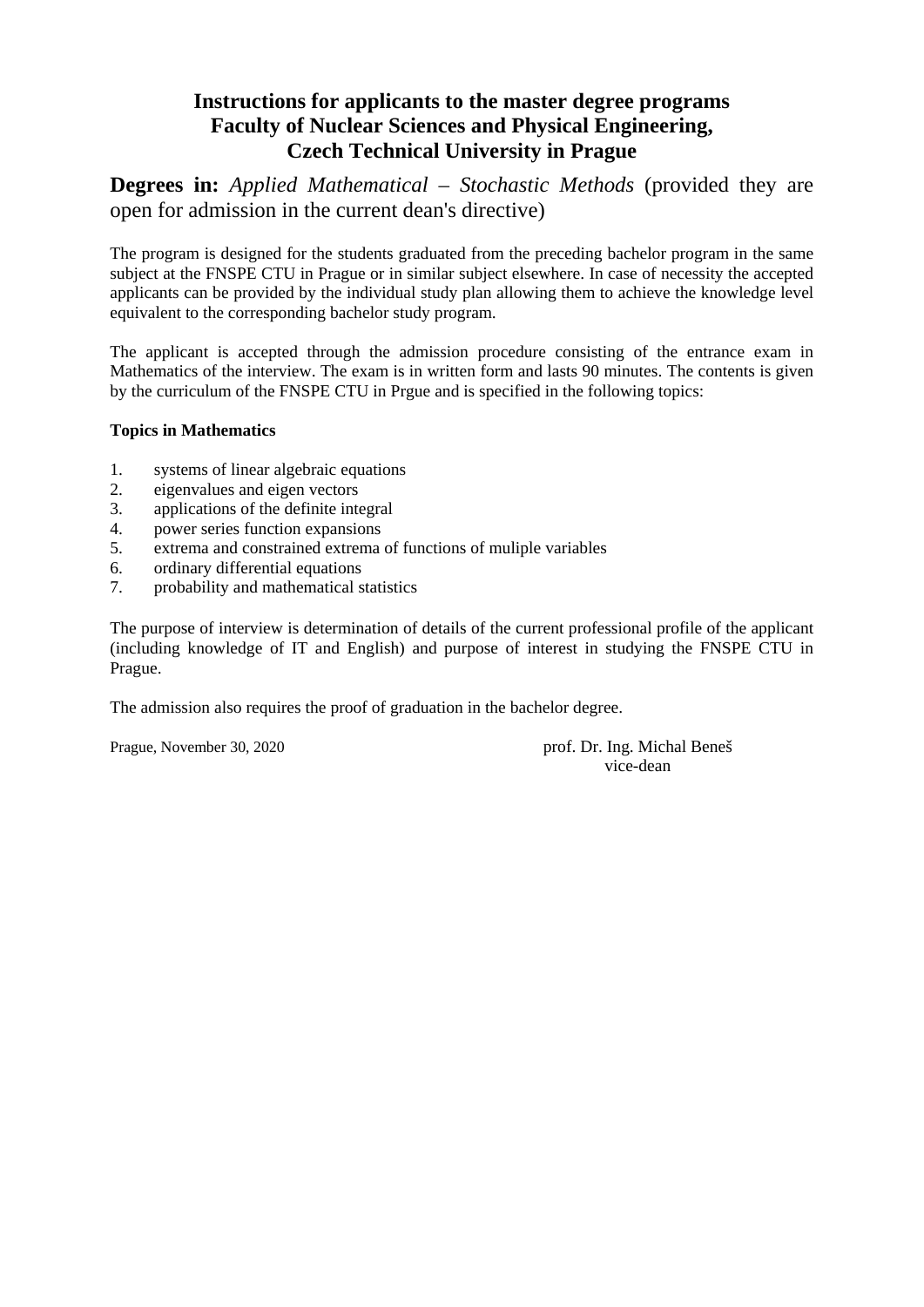**Degrees in:** *Mathematical Informatics* (provided they are open for admission in the current dean's directive)

The program is designed for the students graduated from the preceding bachelor program in the same subject at the FNSPE CTU in Prague or in similar subject elsewhere. In case of necessity the accepted applicants can be provided by the individual study plan allowing them to achieve the knowledge level equivalent to the corresponding bachelor study program.

The applicant is accepted through the admission procedure consisting of the entrance exam in Mathematics of the interview. The exam is in written form and lasts 90 minutes. The contents is given by the curriculum of the FNSPE CTU in Prgue and is specified in the following topics:

### **Topics in Mathematics**

- 1. systems of linear algebraic equations
- 2. eigenvalues and eigen vectors
- 3. applications of the definite integral
- 4. power series function expansions
- 5. extrema and constrained extrema of functions of muliple variables
- 6. ordinary differential equations
- 7. complex variables
- 8. general algebra

The purpose of interview is determination of details of the current professional profile of the applicant (including knowledge of IT and English) and purpose of interest in studying the FNSPE CTU in Prague.

The admission also requires the proof of graduation in the bachelor degree.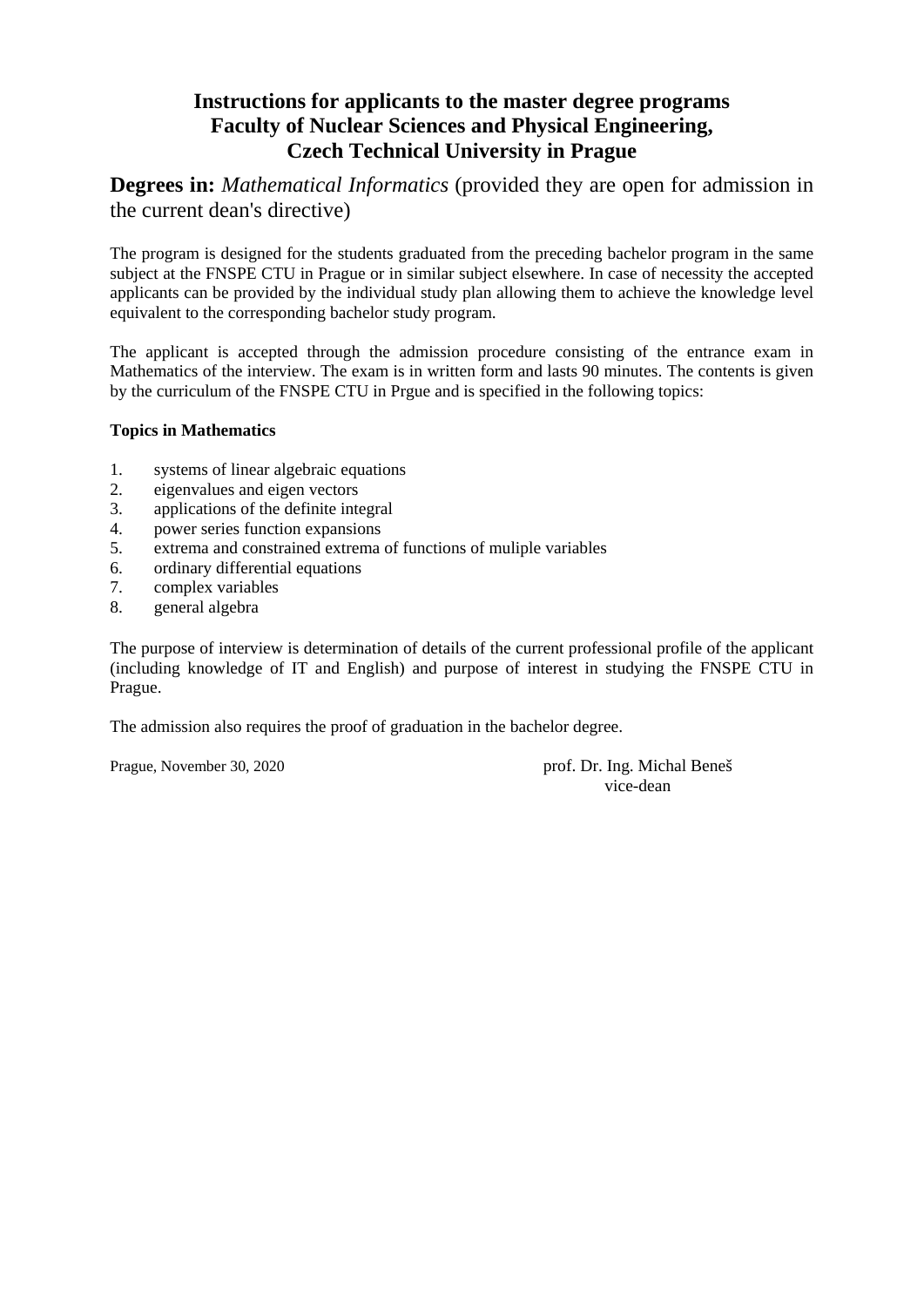**Degrees in:** *Mathematical Physics, Nuclear and Particle Physics, Quantum Technology* (provided they are open for admission in the current dean's directive)

The program is designed for the students graduated from the preceding bachelor program in the same subject at the FNSPE CTU in Prague or in similar subject elsewhere. In case of necessity the accepted applicants can be provided by the individual study plan allowing them to achieve the knowledge level equivalent to the corresponding bachelor study program.

The applicant is accepted through the admission procedure consisting of the entrance exam in Physics of the interview. The exam is in written form and lasts 90 minutes. The contents is given by the curriculum of the FNSPE CTU in Prgue and is specified in the following topics:

### **Topics in Physics**

- 1. Newtonian mechanics
- 2. Special relativity theory
- 3. Electricity and magnetism
- 4. Vibration, waves and optics
- 5. Lagrange and Hamilton formulations of mechanics

The purpose of interview is determination of details of the current professional profile of the applicant (including knowledge of IT and English) and purpose of interest in studying the FNSPE CTU in Prague.

The admission also requires the proof of graduation in the bachelor degree.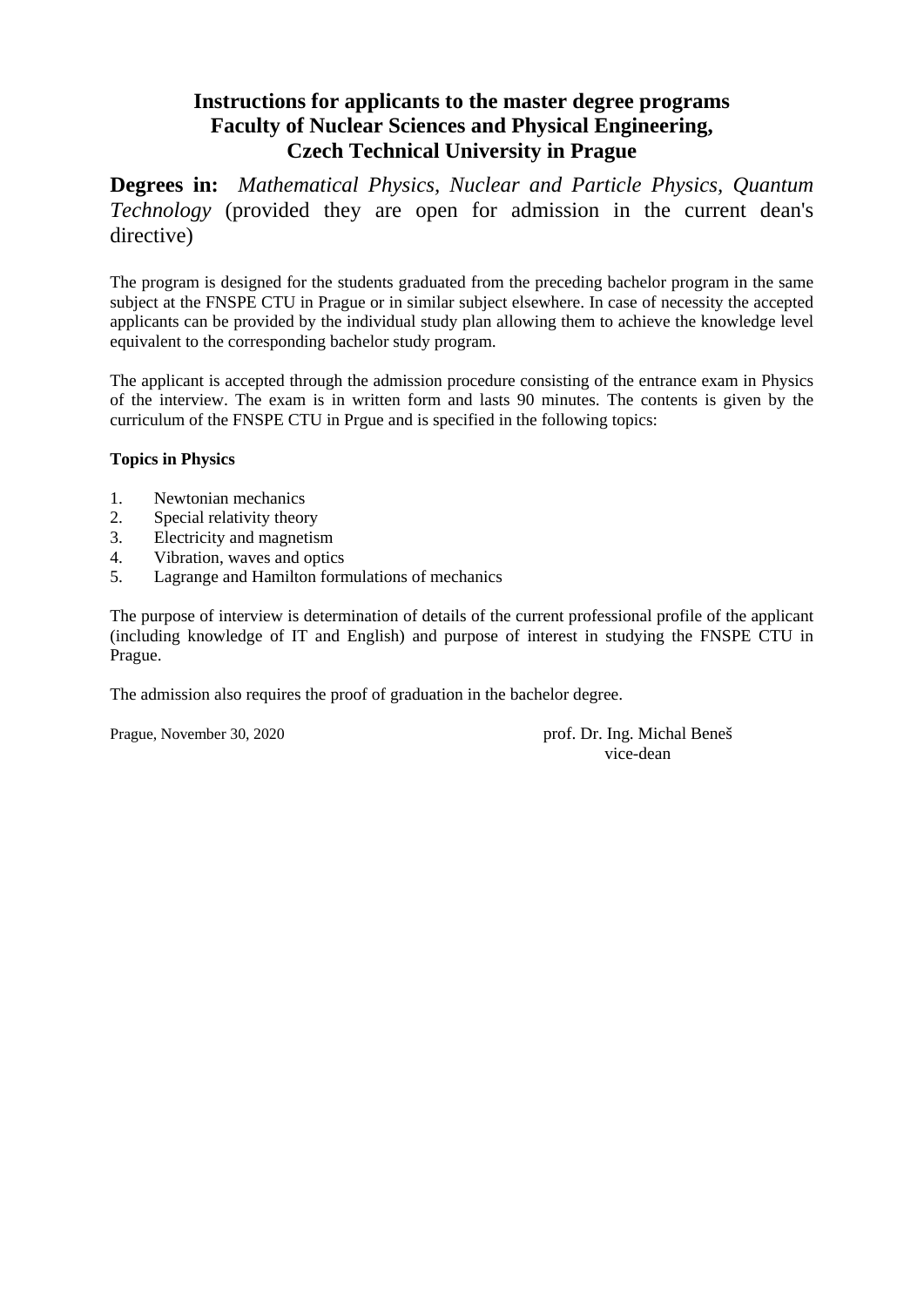**Degrees in:** *Physical Electronics, Nuclear Engineering, Solid State Engineering, Physical Engineering of Materials, Physics of Plasma and Thermonuclear Fusion,* (provided they are open for admission in the current dean's directive)

The program is designed for the students graduated from the preceding bachelor program in the same subject at the FNSPE CTU in Prague or in similar subject elsewhere. In case of necessity the accepted applicants can be provided by the individual study plan allowing them to achieve the knowledge level equivalent to the corresponding bachelor study program.

The applicant is accepted through the admission procedure consisting of the entrance exam in Physics of the interview. The exam is in written form and lasts 90 minutes. The contents is given by the curriculum of the FNSPE CTU in Prgue and is specified in the following topics:

### **Topics in Physics**

- 1. Newtonian mechanics
- 2. Special relativity theory
- 3. Electricity and magnetism
- 4. Vibration, waves and optics
- 5. Thermodynamics

The purpose of interview is determination of details of the current professional profile of the applicant (including knowledge of IT and English) and purpose of interest in studying the FNSPE CTU in Prague.

The admission also requires the proof of graduation in the bachelor degree.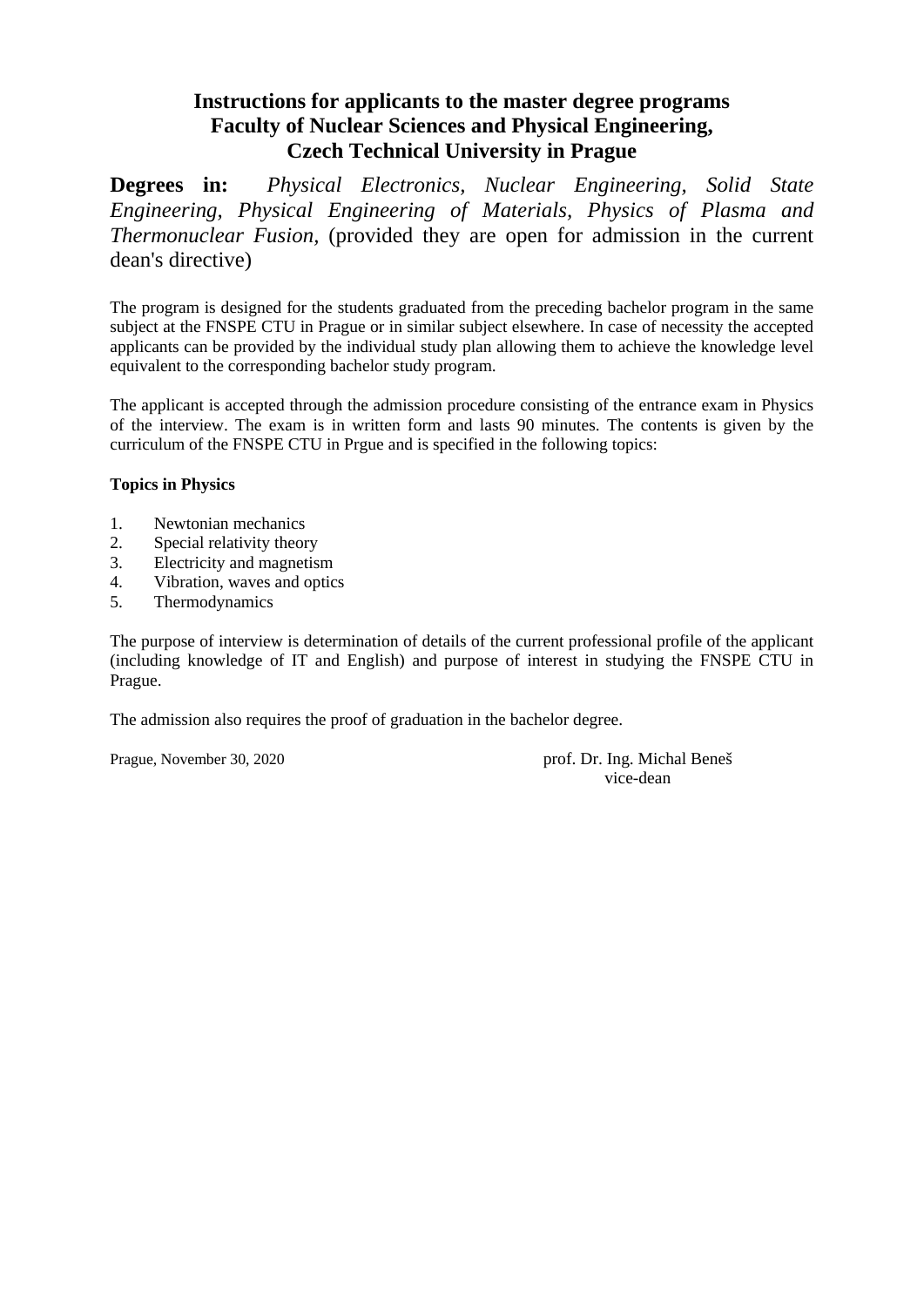**Degrees in:** *Decommissioning of Nuclear Facilities* (provided it is open for admission in the current dean's directive)

The program is designed for the students graduated from the preceding bachelor program in the same subject at the FNSPE CTU in Prague or in similar subject elsewhere. In case of necessity the accepted applicants can be provided by the individual study plan allowing them to achieve the knowledge level equivalent to the corresponding bachelor study program.

The applicant is accepted through the admission procedure consisting of the entrance exam in Physics of the interview. The exam is in written form and lasts 90 minutes. The contents is given by the curriculum of the FNSPE CTU in Prgue and is specified in the following topics:

### **Topics in Physics**

- 1. Newtonian mechanics
- 2. Special relativity theory
- 3. Electricity and magnetism

The purpose of interview is determination of details of the current professional profile of the applicant (including knowledge of IT and English) and purpose of interest in studying the FNSPE CTU in Prague.

The admission also requires the proof of graduation in the bachelor degree.